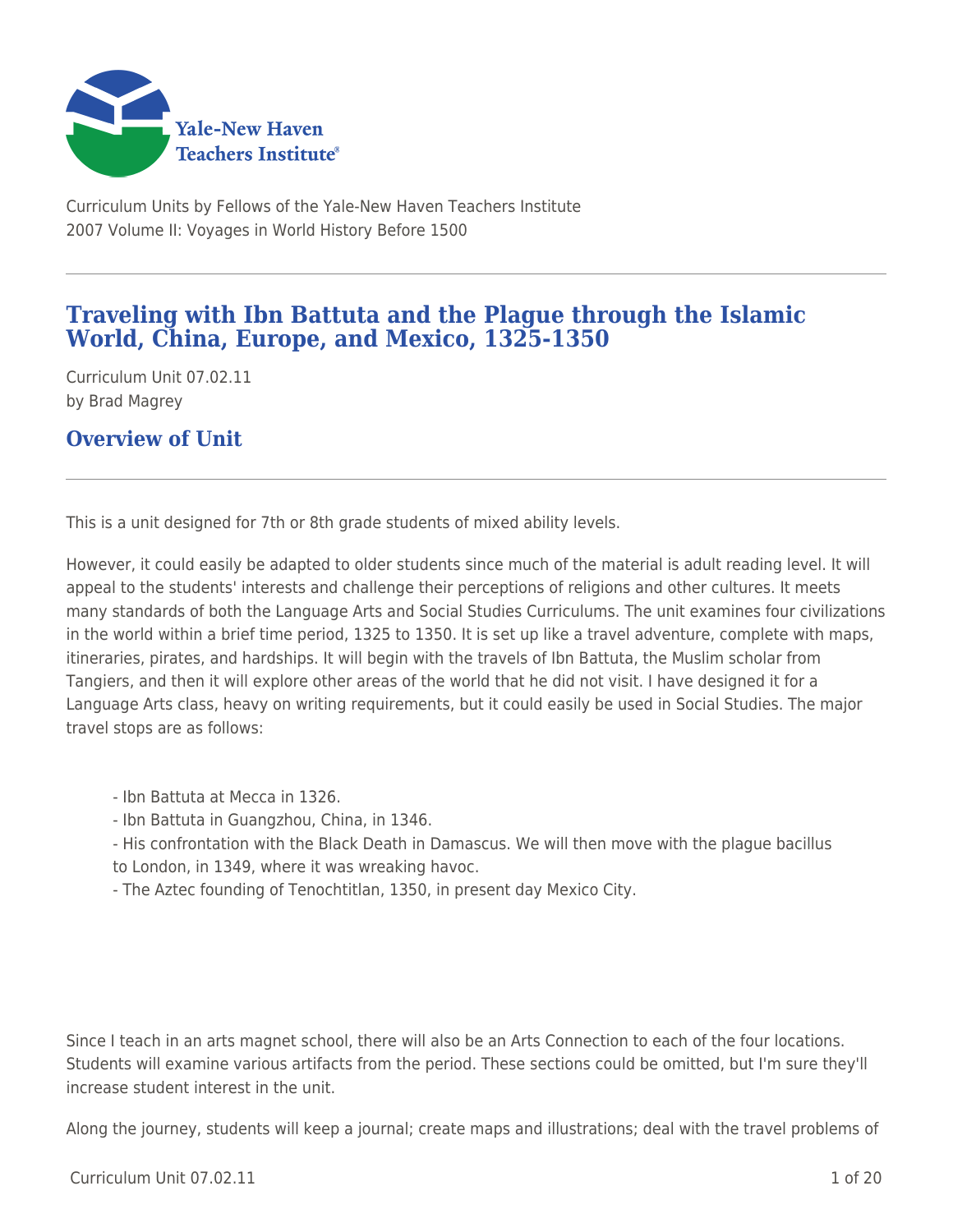the period; learn about religions, governments, and social structures of the time; learn what food and accommodations were available; and deal with the hygiene and difficulties of life during this period. Both essential and optional resources are included. For each of the four major stops, I will connect our imaginary destinations to the present, discussing the following issues:

- 1 The politics of modern Mecca and crowd control disasters.
- 2 The problems created by an occupying government.
- 3 The possibilities of plague today, including the AIDS crisis and Ebola.

4 The remnants of Tenochtitlan which poke out of Mexico City, and how the building of the city on landfill contributed to the devastating earthquake of 1985.

The entire unit will take eighteen days to complete, but it can easily be broken into three shorter units: Ibn Battuta in Mecca and China, days 2 through 8; the plague in London, days 9 through 11; and the founding of Tenochtitlan, days 12 through 14. One of the unit segments could be incorporated into a larger history unit on England, for example.

Students will gain insight into a life without conveniences or good medical care, as well as increase their knowledge of geography and world cultures while improving their reading, writing, and analytical skills.

# **Historical perspective: why choose this time period for a teaching unit?**

The early fourteenth century offers a look at a world far removed from Democracy, the only government system most students even remotely understand. It will expose them to Arab kingdoms both past and present. They will see how China evolved into the country it is today. The trip to England will show them a country dealing with a medical crisis. The visit to Tenochtitlan, offering a key contrast to the other three, will expose them to a civilization that developed in isolation and was effectively wiped off the earth in a short period of time.

The intent of this unit is not to spend a great deal of time on government and historical facts, but to give the students a feel of what it must have been like to live in the time period, to travel by primitive methods, and to live without modern comforts. I also want to give them a feel for the study of history and geography.

The greatest difficulty, of course, is that history does not do a good job of remembering the common people, since records were generally kept by the literate few, who tended to be upper class, and most writing was about the powerful and the wealthy. Students will need to be imaginative in order to construct journal entries from limited information.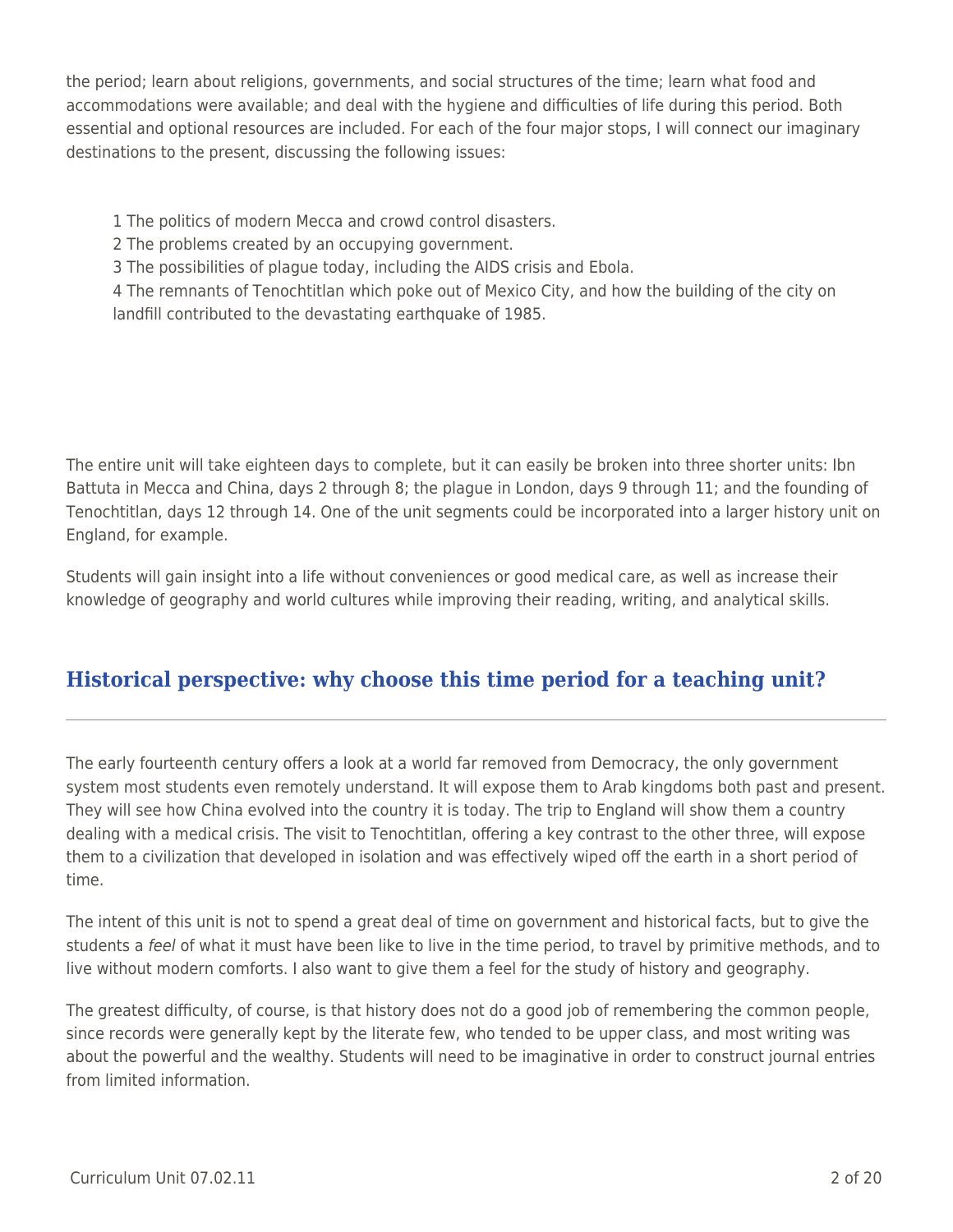## **Rationale**

I teach 7th grade Language Arts at Betsy Ross Arts Magnet School in New Haven. Since 35% of the student body comes from over twenty surrounding towns, it is a school of great ethnic diversity. The student body is roughly 55% black, 25% Hispanic, and 20% white. Within this group, the range of ability is great as well; in every class, I have students reading at far below and far above grade level.

Though these factors rarely manifest themselves as social problems, an obvious fact is that these students come from wildly different backgrounds: affluence and poverty, urban violence and rural tranquility, strong home support systems and very little home support. Students can sit next to each other and have no concept of each other's life style.

Most of the students consider themselves worldly, but they are generally unaware of life beyond their own community, and even the poorest tend to have a snobby, isolationist attitude about the world around them. Generally, they have no concept of a time without Ipods, video games, cell phones, and color TV's. They sit next to each other in class, each vaguely realizing that there's a world outside of their little ones, but never seeming to venture into it. They tend to think that they share no commonality with generations who came before them, or even with people who are even slightly older. It's an attitude that could cripple their ability to grow intellectually. They also exhibit a weak knowledge of geography, politics, social structures, religion (even their own), and economics. With all of these factors, what's a teacher to do?

In spite of these challenges, I have found that students can become very interested in learning about places and times that are foreign to them. I thus decided to take a limited period of time - 1325 to 1350 - and explore selected aspects of four different societies around the world. I chose this time period because Ibn Battuta's travels took place during this time, and, when I looked at different parts of the world, I found that intriguing events were taking place around the globe. This period is also recent enough to provide ample resource material and ancient enough to offer political and social structures which sharply contrast with the world (or worlds) my students know. When we study each time period, activities will include videos, drawings, maps, artifacts and other audio-visual aids which will supply students with solid understanding of the material.

Ibn Battuta struck me as an ideal guide for my students. The Gibbs translation of his travels contains language and incidents which are so colorful, action-packed, and even startling that students can't help being transfixed (for a fine example, see the outrageous cure for snakebite in the lesson plans for day 2). His tales of caravan travel and surviving a shipwreck are equally riveting, and students will enjoy placing themselves in his situation and writing about their adventures.

Although Ibn Battuta's travels will serve as the anchor of this unit, I will include two cities which he did not see - London and Tenochtitlan - because the inclusion of these cities allows students to look at regions of the world with vastly different religions and social structures. The Black Death bacillus will be the students' travel guide from Damascus to London.

This writing centered teaching unit will run for eighteen days, during which the students will construct a journal of their travels around the world, 1326-1350. It will include where they had stayed, how they had gotten there, what they had eaten, what they had done, and what they had discovered. Each of the four major travel stops will have a journal sheet where students will record information about the destination (government, religions, social organization, employment, etc.). Students will be given or read selected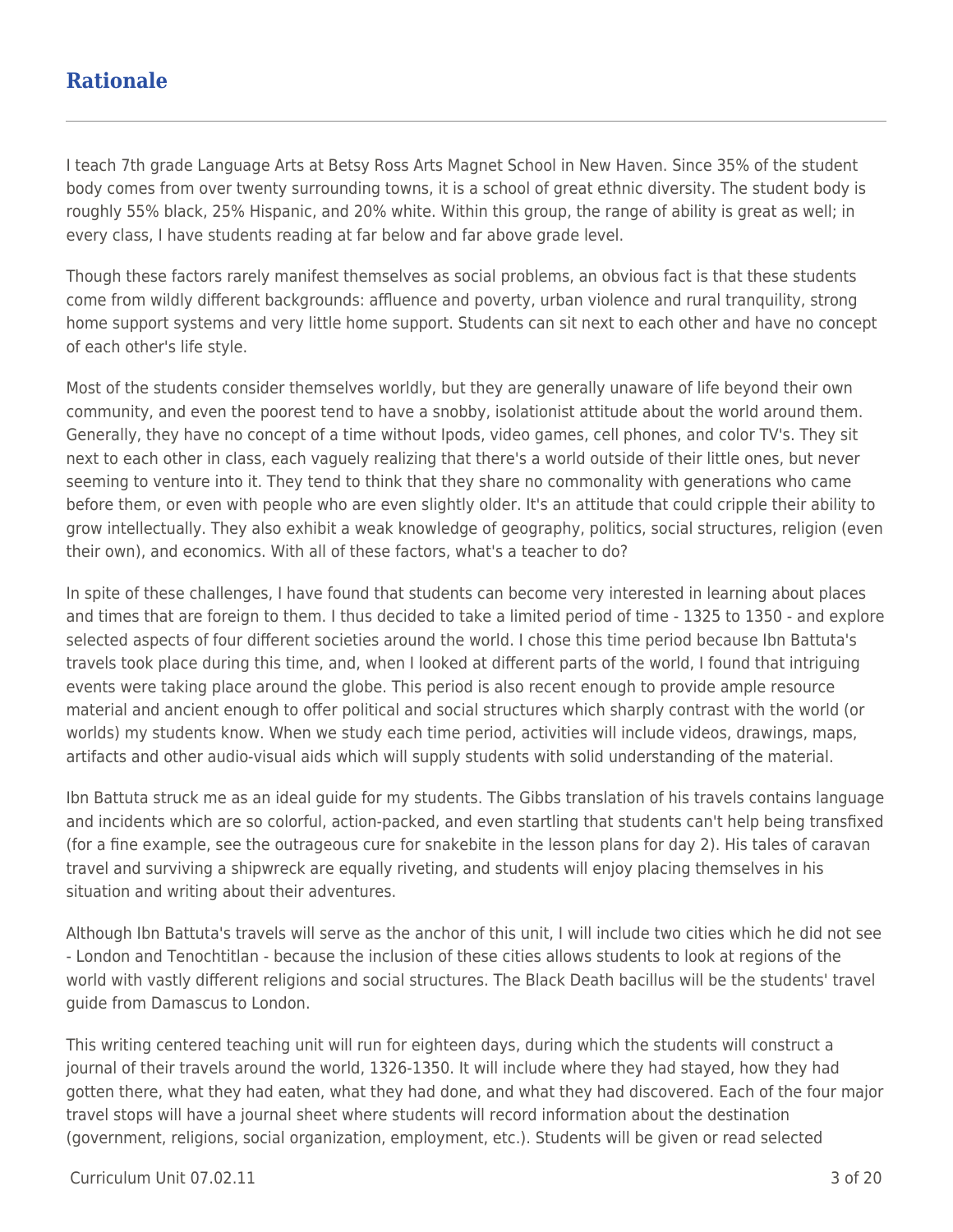interesting passages that discuss pertinent information for the city, and the information will be discussed. They will then create first person journal entries from a selection of topics. Besides their own writings, the journals will include maps and illustrations of their own creation as well as photos taken from internet or other sources. The finished product will be an organized snapshot or the world in the early fourteenth century. Their learning will be reflected in their observations about other societies and in their ability to connect this knowledge with their own world. Assembling this work in the form of a journal will also give students a sense of ownership of the project.

Before the journey begins, students will be given a travel itinerary, the first for April, 1326, when Ibn Battuta left Damascus for Mecca. They will receive itineraries for the four chief destinations. Not all of Ibn Battuta's travels will be covered, and we will then consider ways he could have possibly gotten to the last two destinations, using the technology of the time. In each of the four major destinations, a connection will be made to the city or area today. The four major stops are listed in the overview and discussed in detail in the lesson plans.

This unit covers a lot of material and ideas, but I believe it affords the students a great opportunity to immerse themselves into times and places distant from their own. In the process, they will gain an appreciation for the fact that life before the age of technology was rough and often precarious. Through written work and testing, they will show that they understand the basic concepts of the unit and demonstrate increased understanding of geography, early cultures, religion, and modes of travel. This is, more than anything, a unit designed to increase their awareness of the world around them, both in the past and the present. It offers a snapshot in time, and they will understand that, even though the world changes drastically, people of all places and times want and need the same things, even if their means of getting them are vastly different.

# **Daily Lesson Plans and Activities**

The teaching unit's daily activities are listed below. Some of the video material - and even the written material - needs some editing due to content. Both the Black Death and Aztec films show paintings and illustrations with extensive female nudity - not acceptable in middle school - so films have to be edited, and I note the parts that I use. Mentioning Ibn Battuta's countless wives, concubines, and slave girls is also out of bounds, necessitating censorship of some passages that are otherwise excellent and perfectly usable. One would think that such a pious man, who appreciated modesty in women yet showed such disregard for them on a personal basis, would supply fodder for great conversations, but that can't happen in the seventh grade, at least in Connecticut public schools.

When specific passages from sources are used, the sources are listed at the beginning of each day's activities. I also give daily Do Nows, brief exercises which are designed to settle students down and give them useful information (and whet their appetites) for the day's activities.

### **Pretest, Trip Preparation, and Grading Rubric**

### Day One

(Resource: http://novaonline.nv.cc.va.us/eli/evans/his135/EXAMS/map\_printable.html). Do Now Question: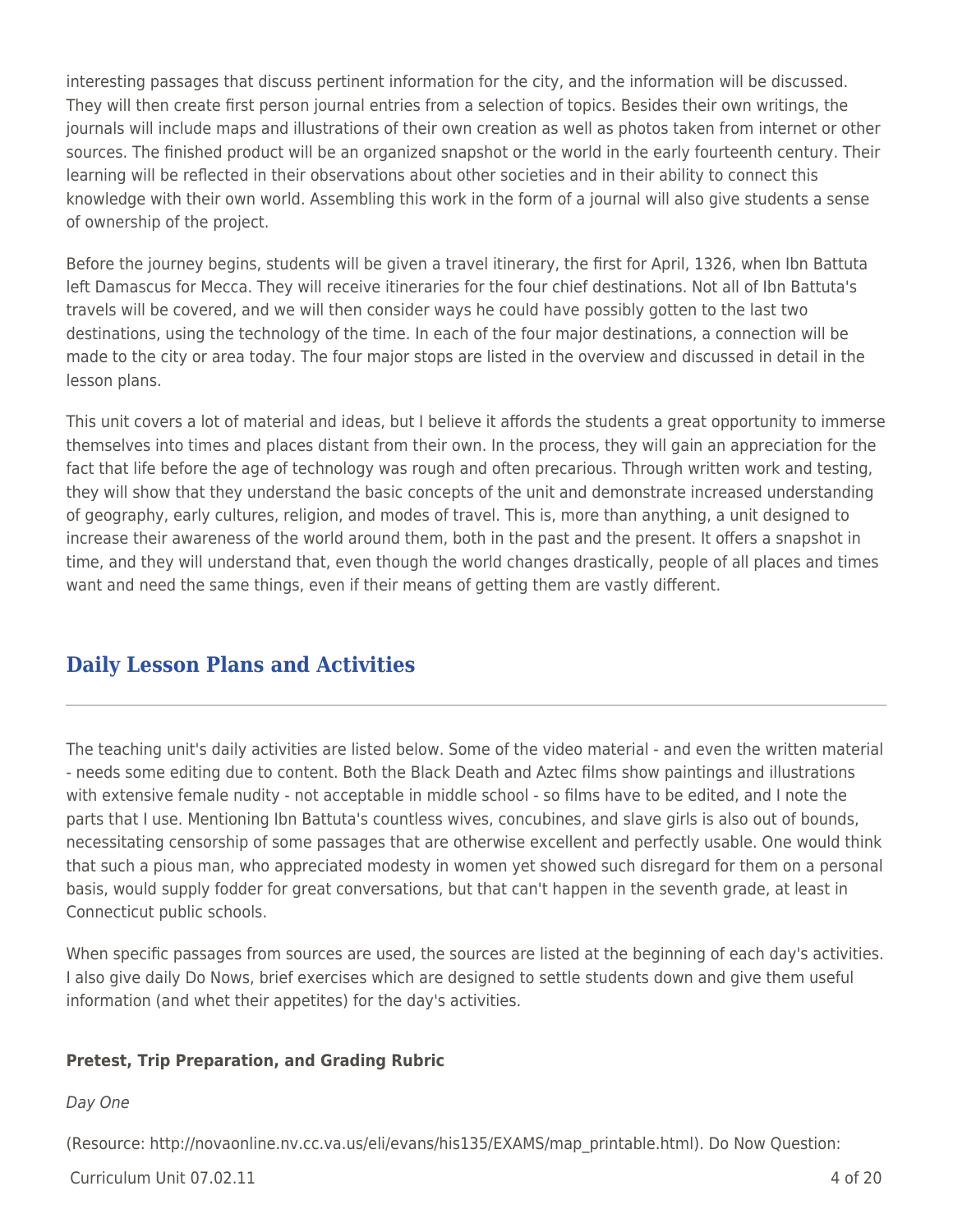Imagine that you are traveling across the desert in 1326. What would you be wearing, and what would you have to protect yourself from the sun? Answer: You would need to be almost completely covered, since sunscreen doesn't exist.

Students will be given a pretest to find out what they know about several terms and geographic locations. Geographic locations they will try to locate on a map (get blanks from novaonline website) will include Mecca, China, London, Damascus, and Mexico City. Terms to define will include caravan, Hajj, Islam, plague, monarchy, bacillus, aqueduct, Buddhism, and other terms. There will also be questions, such as these: what forms of government existed in 1325? How did people travel? What religions existed? They will be given the same brief test at the end of the unit to measure their learning. This will take twenty minutes.

Students will then be given a very brief outline of their journey, and they will be asked to list the items they will put in their backpack, understanding that they will be carrying their backpack around the world and cannot count on assistance in transporting the pack for much of their land travel. They can only take what would be available and suitable at the time. The men would not wear pants, for example, anywhere but in London. No electronics, deodorant, Kleenex, lip balm, sunscreen, or other modern conveniences can go into it. This packing list is used so that students remain acutely aware that during their journey they will lack many of the things that they take for granted. They will complete their list for homework.

### **Destination One: Mecca, 1326**

### Day Two

(Resources: Dunn, Travels, pp. 66-9; Azzam, Valley of Doom, pp. 2-7; Gibb, Travels,Vol. 4, pp. 948-9; http://geography.about.com/library/blank/blxmiddleeast.htm). Do Now question: In 1326, what do you think you might do to save yourself if a poisonous snake in the desert bites you? The question will be answered by the end of the class.

Students will be given yellow paper for their travel journal. There will also be given a cover page, titled Travel Journal, which will be divided into four sections labeled Mecca, China, London, and Tenochtitlan. It will be their responsibility to draw a diagram or picture that represents each of the four cities. The journal sheets will be loose colored paper (most of it lined) that they will collect in a folder and ultimately assemble in a binder. The paper is loose because some of the journal entries will be given as homework; realistically, I know that some students will repeatedly lose or ruin all of their work if allowed to take the journal home. They will have school time to assemble the entries. Students will also be told that, periodically through the trip, they will write about the changes which have taken place between the fourteenth century and now. These pages will not be part of their journals, but will be part of the project grade.

Each student will be given a rubric explaining the scope of their project, with grades for journal entries and journal assembly, modern connections, maps, illustrations, and the project posttest.

They will then be given their travel itinerary for the entire trip. The first destination will be Mecca, departing from Damascus in 1326.

Students will get a brief background of Ibn Battuta and the range of Muslim influence in the early fourteenth century. Ibn Battuta was a Muslim scholar who traveled about 75,000 miles in twenty-six years. His travels included the Arab Mediterranean region, northern Africa, China, and many islands. He made a conscious effort to visit only Muslim countries, since that was where he felt most comfortable and was most likely to get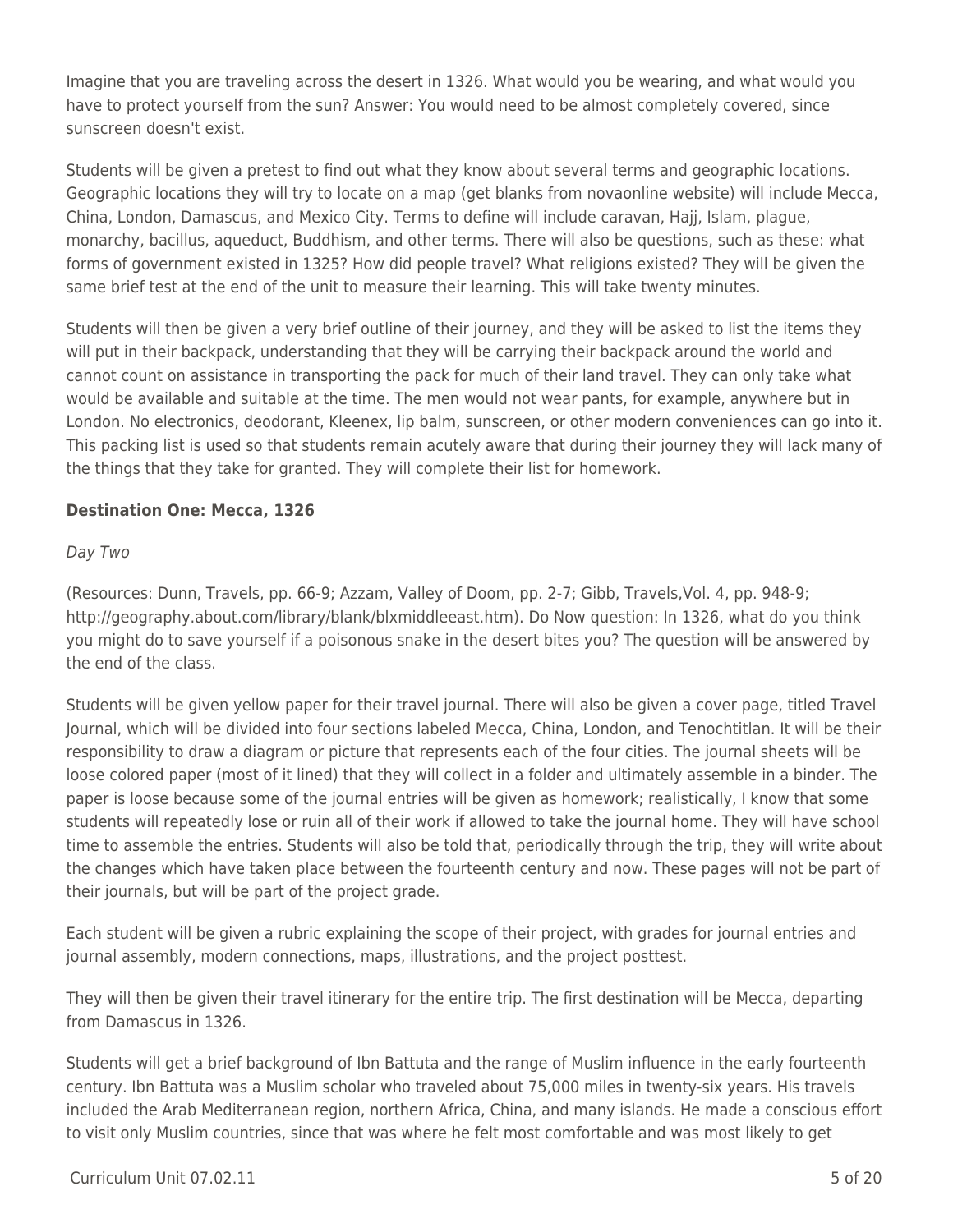sponsors to pay his way. He would sometimes teach at his various destinations as well.

They will have a map (from the geography website) on which they trace the journey of Ibn Battuta from Damascus to Mecca, and this will be part of their journal. Much of the class period will be spent examining means of transportation in those days, and we will particularly look at caravans to Mecca, including excerpts and quotes from IB's writing, particularly the explanation of a cure for snakebite. In this passage, a merchant named al-Hajj Zaiyan had stuck his hand in a hole and been bitten in the finger by a poisonous snake. Here's part of the passage I would use:,

It was cauterized, but in the evening the pain grew worse. He cut the

throat of a camel and put his hand in its stomach and left it there for

a night. The flesh of his finger dropped off and he cut off his finger at

the base (Gibb Vol. IV 949) .

Be sure to note that Islamic medicine was advanced for its day, and that this passage, though intriguing, does not suggest that the Islamic World was primitive.

In addition, quotes will be used to show the perils of caravan travel in the fourteenth century. Dunn's book, The Travels of Ibn Battuta, pp. 66-69, illustrates the difficulty of traveling long distances in hot weather without modern conveniences. Azzam's book for children, Ibn Battuta in the Valley of Doom, pp. 2-7, shows the fear pilgrims must have felt on the sometimes-fatal trip through the desert. We will discuss the time required for traveling, as well as the dangers and difficulties.

Students will be given the five tenets of Islam:

- 1 FAITH Belief in one God
- 2 PRAYER Five ritual prayers must be performed daily.
- 3 ALMS Care must be given to the poor.
- 4 FASTING Ramadan fasting is required from sunrise to sunset.

5 - PILGRIMAGE - If financially and physically able, each Muslim must take part in a pilgrimage to Mecca once in a lifetime.

Start the film, *Inside Mecca.* It's a fifty-two minute film; count on getting through just ten or fifteen minutes of it today. You might want to explain that the requirements for Hajj may seem harsh, but that we would discuss that after the film. The only part of the film which a teacher might consider omitting involves the slaughter of lambs. It occurs about ten minutes from the end of the film. While the viewer doesn't actually see throats being slit, it is fairly graphic.

For homework, students will create their first journal entry; it will describe their experience on a caravan:

 $C$ urriculum Unit 07.02.11 6 of 20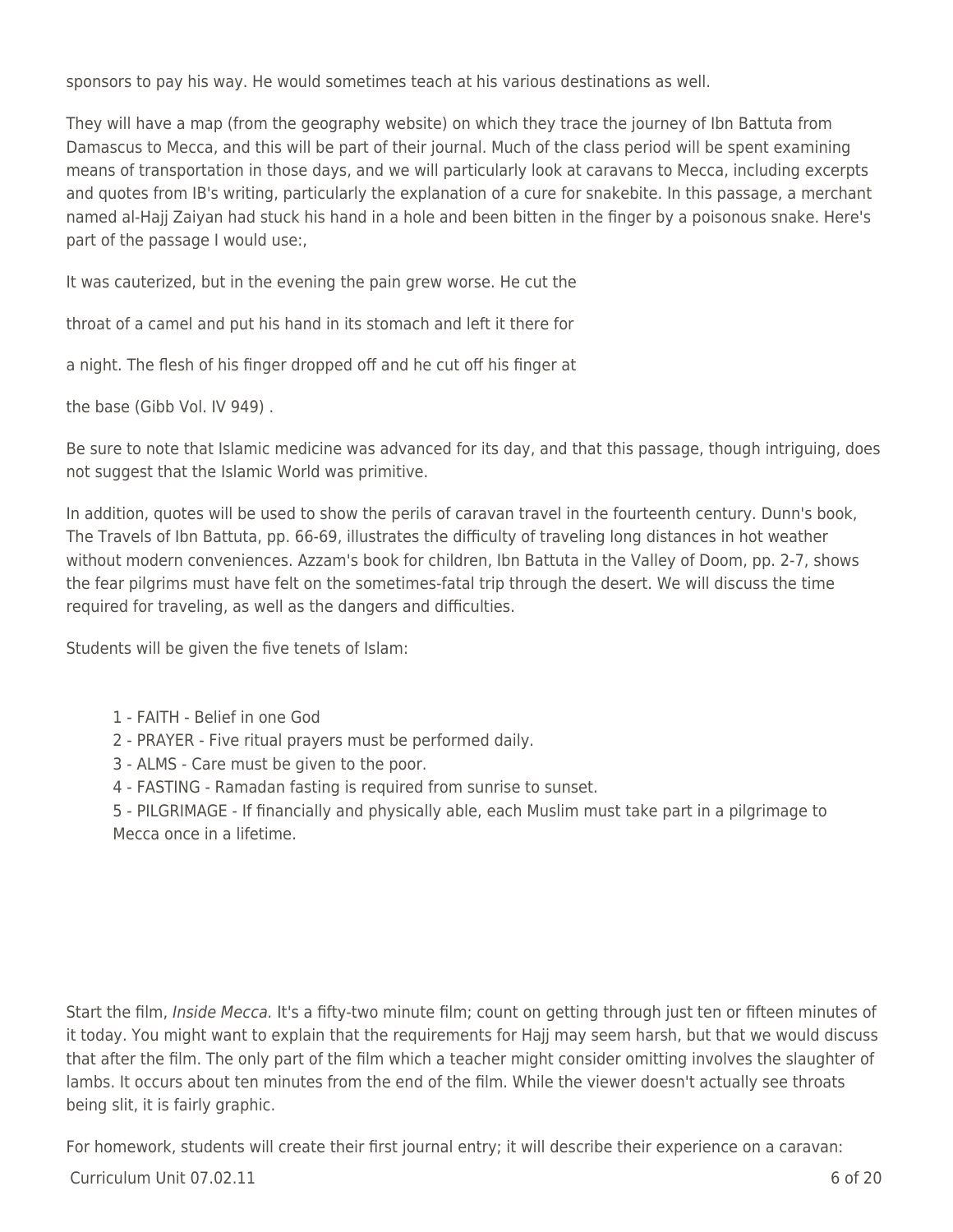either the rigors of the trip, a certain event which occurred on the caravan, or their relationships with fellow travelers.

### Day Three

(Resources: Dunn, Travels, pp. 75-9, Azzam, Valley of Doom, p. VI; Inside Mecca , National Geographic). Skip Do Now today due to the film length. Complete the film, and then ask if there are questions. Students are likely to react to hygiene issues (since pilgrims go so long without bathing) and then discuss the meaning of faith, and how different people express their faith. Ask them why there were no pictures of God in the movie, and then explain about the lack of idols in the religion, and how the God of Islam has no physical being or appearance. Talk about the concept of having no "graven images" and how Christianity interprets this commandment differently. Then discuss the sequence of the Hajj rituals, passing out a diagram of the process (or doing it on the board might be better). Then discuss Inside Mecca, which follows three modern, non-Arab Muslims through their experiences at the Hajj, and talk about the problems they came up against. We will then read brief passages discussing first hand experiences of Ibn Battuta.

For homework, students will write a journal entry about the three most surprising of interesting things they learned about Mecca or Islam, as either a pilgrim or an observer. Why did they find these facts interesting?

## Day Four

(Resources: National Geographic, Dec. 1991, pp. 6-49). Do now question: At Mecca, which of these foods could you not eat, and why? Lamb, pork, olives, tomatoes, corn, and onions. Answer: Muslims do not eat pork. Tomatoes and corn could not be eaten because the world outside of the Americas didn't know about them until after Columbus's voyages began over one hundred fifty years later.

Students can view parts of the film Islam: Empire of Faith ( PBS) if there is a desire to do so. Continue class discussion on *Inside Islam*. Certainly the statements and behavior of the white, blond, fashion-conscious, PhDholding American pilgrim will produce comments of skepticism, and that should lead to a lively discussion about the nature of faith.

Arts Connection: Use photos from the National Geographic Ibn Battuta article to show a great time-lapse photograph of pilgrims circling the Kaaba. Other pictures show how little has changed in some areas over the last seven centuries. Ask students what has changed; discuss the sheer number of pilgrims who attend the Hajj today.

For homework, students will write a second journal entry of an event at the Hajj in 1326. They can write this as either a participant or an observer. Though a person being there as an observer is unlikely, since "infidels" were not allowed in Mecca, I wouldn't (and couldn't) compel a student to see the event from the eyes of a Muslim. They could write about their overall impression or about a certain event; the stoning of the pillars or circling Kaaba seven times would probably be good choices. After seeing the film, I'm sure students will be fascinated by the crowds and by the rituals of the Hajj.

### Day Five

(Resources: Dunn, Travels, pp. 69 and 77; http://milnet.com/mid-east-news/Religious-Differences-Sunnivs-Shiite.html; http://www.britishcouncil.org/learnenglish-central-history-mecca-deaths.htm). Do Now question: Shiite and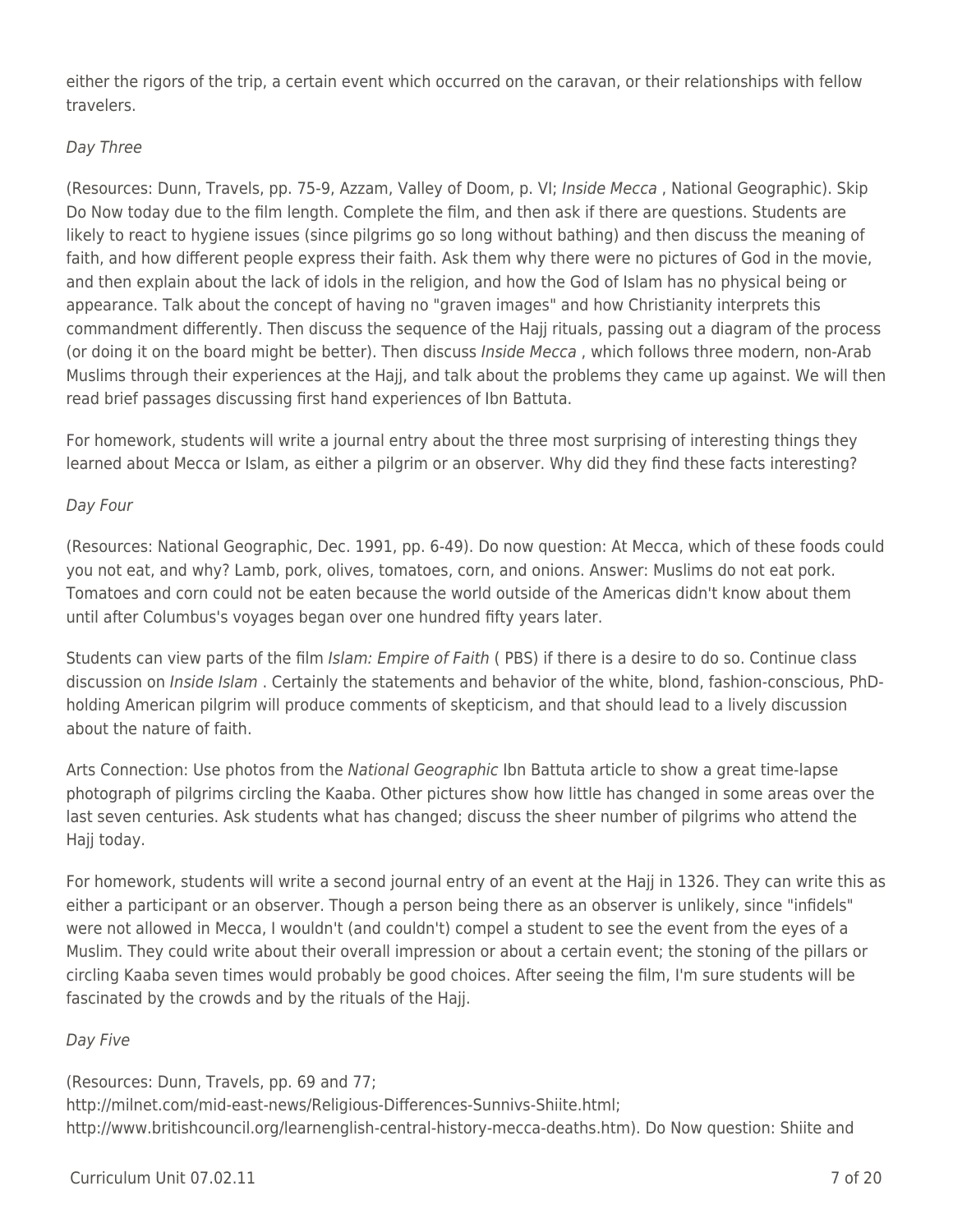Sunni Muslims have been warring with each other in Iraq long before the United States got involved. What is the difference between the two groups?

Today, we will examine the clashes between Shiite and Sunni Muslims, both then and now, and the roots of their differences. One option: show a brief passage from the film Islam: Empire of Faith, in which the philosophical clash is clearly delineated. The main difference is that Sunni Muslims believe that the first four caliphs - successors to Mohammed - properly took his place as leaders of the religion, and their heirs thus became leaders until the end of World War I, when the Ottoman Empire broke up. Shiites, on the other hand, believe that the legitimate leaders of the faith all descend from Ali, the fourth caliph, who descended directly from Mohammed. The clash between apposing camps, each of which thinks it has God on its side, continues today, both against each other and against outsiders, the "infidels." We will also examine how Mecca regulates its pilgrims today and the problems they have with crowd control, using the britishcouncil website especially. The Dunn book, pages 69 and 77, gives great descriptions of pilgrims bussing to the Hajj sites in modern times:

Many walk, but others travel in buses and cars along the multilane highway

which wins out from the city. Saudi government helicopters circle overhead

and crowd control experts monitor the proceedings from closed circuit

television centers (Dunn 77) .

For homework, students will write their third journal entry, in which they leave Mecca and write what they learned about themselves at the Hajj.

## **Destination Two: China, April, 1346**

### Day Six

(Resources: Dunn, Travels, pp. 241-61, including map on 256;

http://www.freewebs.com/graham7760/thedarkages.htm; http://z.about.com/d/geography/1/0/Q/K/china.jpg; http://www.pbs.org/wgbh/nova/sultan/archeology2.html ). Do Now question: What do you think sailing ships looked like in the 1300's? Did they have sails or oars or both? Answer: we know they had sails and oars, but we don't know what all of the boats looked like. We know a lot about the Viking ships. A wreck which was found off the coast of South Korea dates from the Yuan Dynasty and tells us a lot about Chinese ships. We really don't know exactly what many of the vessels looked like before the 1400's.

The class today includes a very brief summary of the twenty years between Ibn Battuta's Mecca pilgrimage and his arrival in China, and it's the one big time gap in our travels. Students will be given blank black and white maps (z.about.com) which they will use to trace his route in China. Some islands will be drawn in as well. The teacher can use the map of page 256 of the Dunn book as the source. This map will become part of their journals. It must be noted that many scholars believe that Ibn Battuta never went to Peking (Beijing), Hang Zhou, and other cities. The class will discuss the factors which make it appear that parts of Ibn Battuta's travels to China were fabricated; they were possibly based on reports from others. This class will, in part, be a discussion of how historical reports may be extremely inaccurate due to intentional misrepresentation, by exaggerating the amount of ground covered, by faulty memory, or by outright plagiarism.

 $C$ urriculum Unit 07.02.11  $\qquad \qquad$  8 of 20 Emphasis will be placed on means of transportation. Students will read passages relating to sea travel, which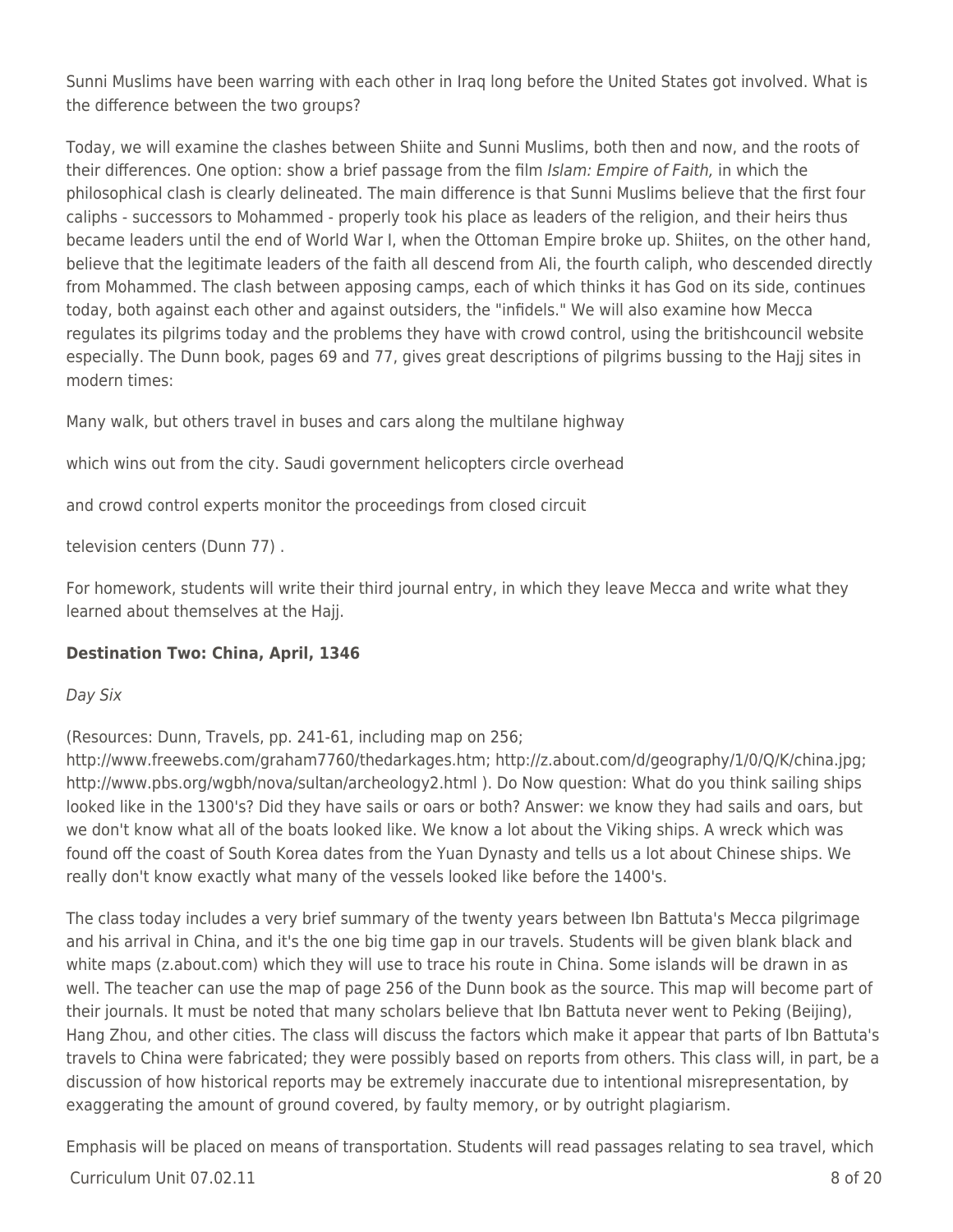was perilous even in the Mediterranean due to both unpredictable weather and pirates, and look at trade routes. The class will read information from the freewebs website. We will also read about Ibn Battuta's attack by pirates, on page 246-7 of the Dunn book:

Caught in the corsair's net, twelve ships suddenly converged on the

lonely vessel and attacked at once. Clambering over the gunwales

from all directions, the pirates quickly overpowered the hapless crew,

and stripped the passengers of everything they had (Dunn 247) .

For homework, students will write journal entry four, in which they write about traveling on a ship in 1346. Their entry will reflect their understanding of travel in the fourteenth century.

### Day Seven

(Resources: Dunn, pp. 256-261, http://www.mnh.si.edu/arctic/html/kennewick\_man.html; http://www.travelchinaguide.com/intro/history/yuan/index.htm). Do Now question: What are Buddhism and Confucianism? Answer: Buddhism is a religion that believes that unselfishness and getting rid of earthly desires will bring you to enlightenment. It might be considered a godless religion. Confucianism involves a series of philosophical and ethical teachings; many do not consider it a religion.

Students will examine China at the time, seeing how the Yuan Dynasty saw the Mongols in charge, and foreigners held all positions of power. The chinatravelquide website has most of the information you need for today; you might want to copy and pass out several relevant pages. Muslims had a particularly great opportunity to get lucrative government jobs and had special privileges. Ibn Battuta was, in many ways, treated better than the natives. The Mongol four-class system, not surprisingly, placed the Mongols on top. Western and Central Asians were second, Northern Chinese were third, and last were the people living in South China. Ibn Battuta encountered Confucianism and Buddhism, which he considered heathen religions.

For homework, students will make a log entry as a traveler, indicating their observations about China and what they think it must be like to live in a government where all the rulers are foreigners. (Students must remember they are writing as foreigners and might be treated better than the native Chinese).

## Day Eight

(Resources: Dunn, Travels, pp. 270-273; http://www.state.gov/r/pa/ei/bgn/18902.htm. This U.S; http://www.kyrene.org/schools/brisas/sunda/arthistory/china.htm;

http://www.orientalarchitecture.com/beijing/azureindex.htm). Do Now: What do you know about the Chinese government today? Answer: Answers will vary, but we will talk about China's population, its one child policy, economy, government, and attitude toward religion. Using information from the listed websites, students will write about aspects of China's present day power and government (start in class, finish as homework).

Art Connection: I will show students pictures from my trip to China, talking about present day government, economy, society, and arts. Good sources for artwork to use are the kyrene and chinaarchitecture websites, though there are countless other websites and books which you might prefer.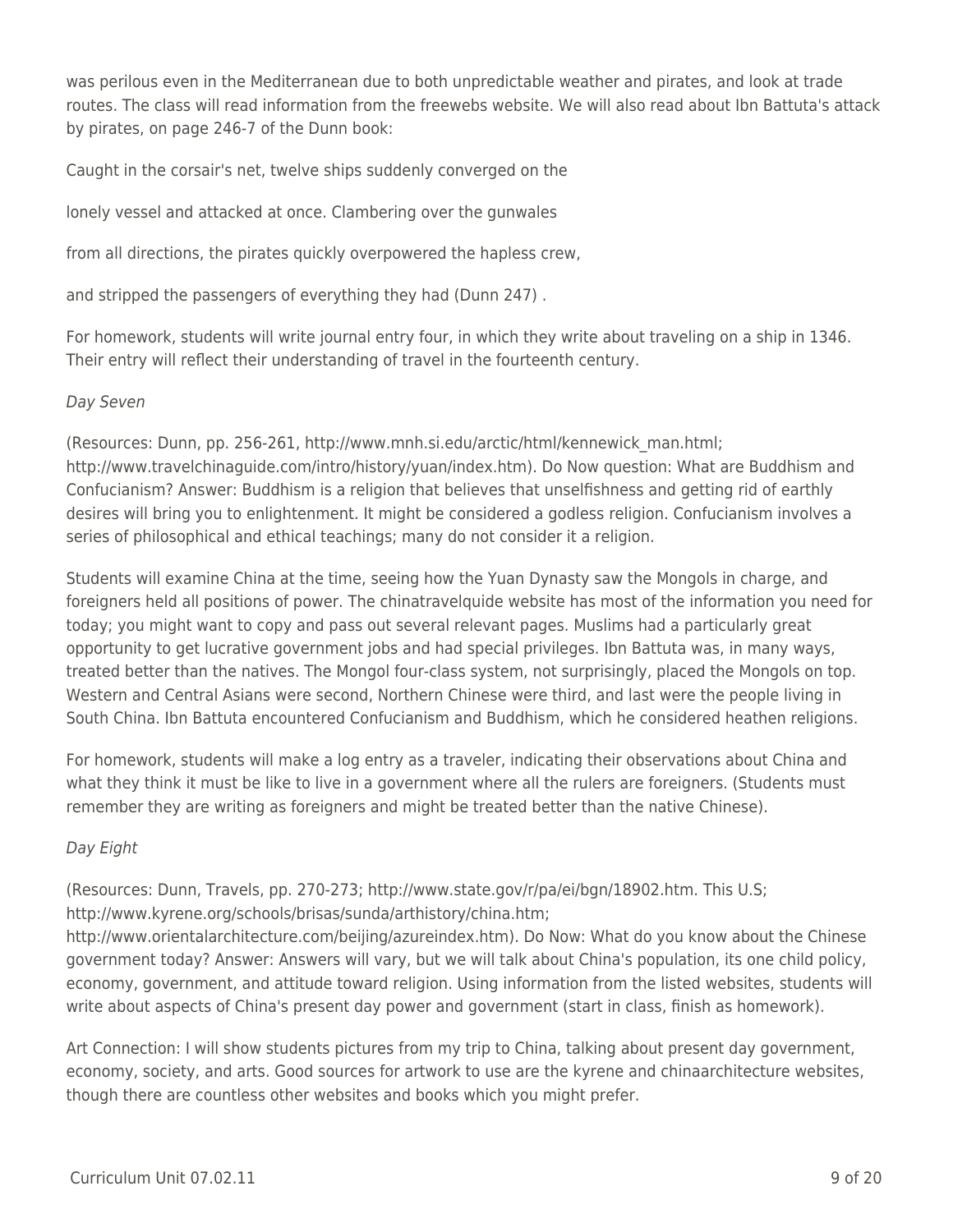### **Out of China to Syria**

Next, the student travelers will move to Damascus with Ibn Battuta, and they will be introduced to the devastation of the plague, and read how he remained healthy in spite of his surroundings. Passages from the Dunn book will be used, and we will again follow Ibn Battuta's travels on a map.

In Damascus, we will say goodbye to Ibn Battuta in good health, and tomorrow, we will hitch a ride with the Black Death bacillus, eventually arriving in England.

For homework, students will finish writing about some aspect of modern China.

#### **Destination Three: London, 1349**

#### Day Nine

(Resources: Scourge of the Black Death , The History Channel;

http://historymedren.about.com/od/theblackdeath/a/death\_defined.htm) **.** Do Now question: Imagine that you were living in the 1300's without modern medicine. If a disease came along and killed many people quickly, what ideas might you have about how the disease spread? Discuss answers, which may include punishment, the air, the water, etc.

Students will imagine that they are the plague bacillus. The class will trace its travel from Damascus, using the map from the historymedren website to see its spread. Most interesting is the intentional spread of the disease:

The Tartars besieged the city (of Kaffa) in November (of 1347), but their

siege was cut short when the Black Death struck. Before breaking off their

attack, however, they catapulted dead plague victims into the city in the

hopes of infecting the residents (historymedron website 1) .

There is debate over whether this event actually succeeded in spreading the plague, but there is no question that the plague managed to rage through Europe in the next few years, using both land and sea routes.

The class will then view parts of the film Scourge of the Black Death. The film is divided into six sections. I would use "Doomsday Arrives," "Spreading Across Europe," and "Black Rats." Keep in mind that a degree of censorship is necessary for middle school; this film contains many paintings of nude plague victims and mentions how sexual promiscuity was a by-product of the plague. Texts from the internet can easily fill in any remaining holes in the story.

For homework students will respond to the film, answering this question: what were the three most important things you learned about plague from this film?

### Day Ten

(Resources: http://www.medieval-life.net/black-death.htm; http://www.insecta-inspecta.com/fleas/bdeath). Do Now question: what modern diseases have the potential to create plague-like conditions in the future? Talk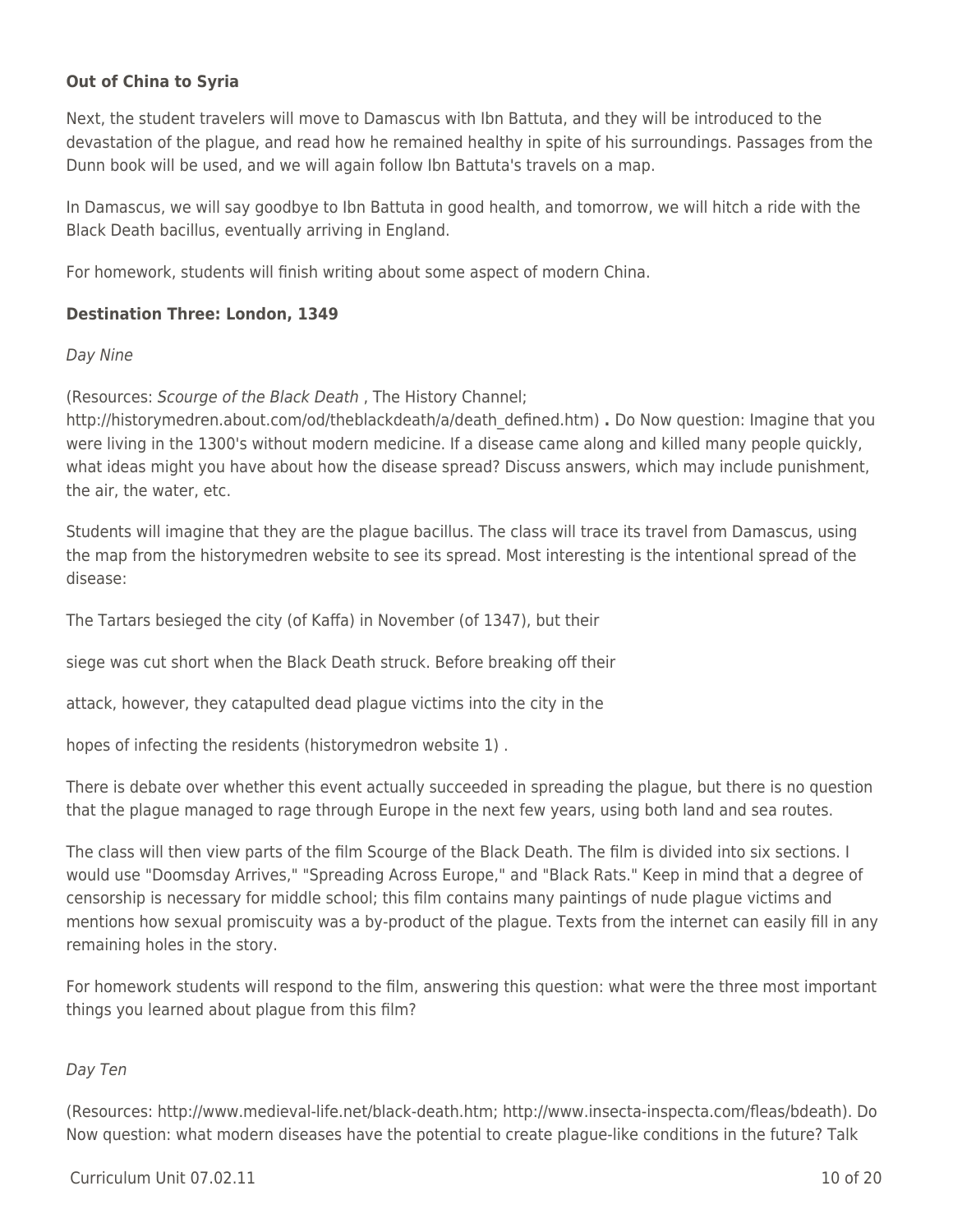about Ebola, AIDS, avian bird flu, etc.

Material from several web sites will be used today, both for historical information and for modern articles on the possibilities of plague in the future. Emphasis will be placed on answering some key questions. How did sanitation of the time contribute to the spread and the virulence of the plague? How did social structures crumble as a result of the plague? How were trade routes a factor? How did doctors at the time explain the disease, and what did they do to try to cure people? The class will also examine how the people, trying to find a cause for the misery, persecuted Jews, and how others became Flagellants. If time is available, we may read articles about the discovery of mass plague graves during the twentieth century.

Art Connection: Show students some paintings, etchings, and architecture from England circa 1350. Include representations of Black Death as a creature, skeleton, etc.

For homework, students will write journal entries, imagining that they are in London at the time of the plague. Though not affected personally, they will write about its affects and their confusion over the deaths around them.

### Day Eleven

(Resources: http://www.mnh.si.edu/arctic/html/kennewick\_man.html;

http://www.humanities-interactive.org/splendors/ex048\_08e.html). Do Now: The natives of North and South America have no proven connection to the rest of the world. How would you guess they might have gotten there, and from where? Ask for student responses, and then talk briefly about the possibilities: a land bridge from Asia to Alaska, Polynesian sailors. Mention Kennewick man, found in Washington State, the oldest dated remains on American soil at 8,400 years old.

The class will discuss ways one could possibly travel from England to Mexico. We will examine some of the ships used for transportation at the time.

Our next destination is Tenochtitlan, in present day Mexico City, where the Aztecs are establishing what will become one of the world's largest cities in 1350. There are, of course, no records of anyone from any Eurasian culture traveling to the city, but visiting this city provides us with an opportunity to examine a civilization that developed completely outside the influence of cultures beyond the Americas.

Students will be given a black and white copy of the Cortez map of the city (which is of course much later than our voyage; use humanities-interactive website) and color it for homework. This simple assignment will familiarize them with the layout of the city and prepare them for the next day's film.

Destination Four: Tenochtitlan, in present day Mexico City, 1350

#### Day Twelve

(Resources: The Aztec Empire, The History Channel; http://en.wikipedia.org/wiki/Tenochtitlan; http://www.common-place.org/vol-03/no-04/mexico city/; http://www.mexicocity.com.mx/history1.html; http://www.differentworld.com/mexico/areas/mexico-city/guide-zocalo.htm; http://www.delange.org/TemMayor/TemMayor.htm; http://www.famsi.org/research/pohl/pohl\_aztec6.html. Information from these sites can be used over the next two days of class). Do Now: The Aztecs often performed human sacrifice. Why do you think they might have done this? Don't discuss answers yet; it will be discussed after the film.

 $C$ urriculum Unit 07.02.11  $\qquad$  11 of 20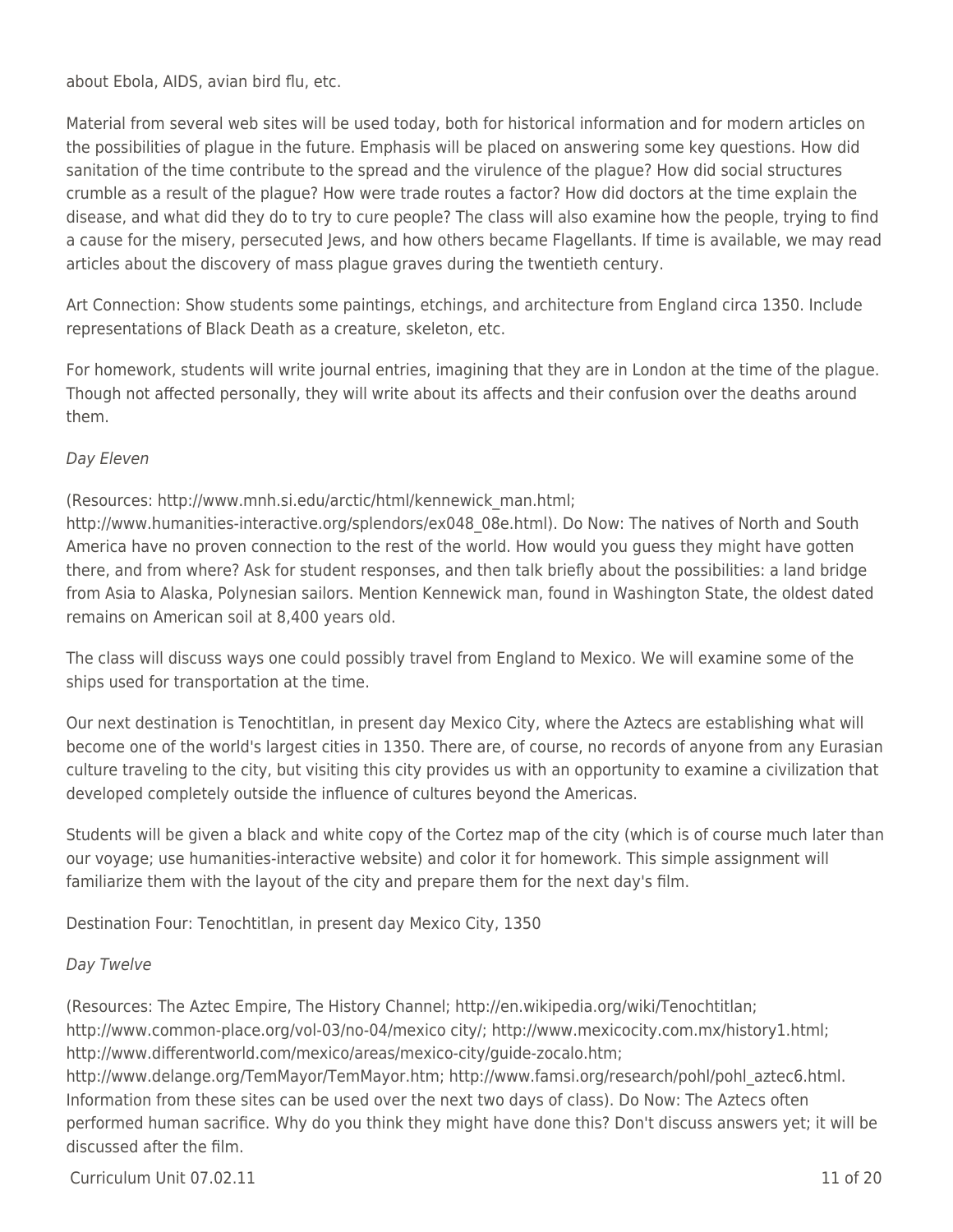Show the first fifteen minutes of the film and possibly other selected parts. Nudity and gore make parts of this film too graphic for middle school children. Besides, much of the film is concerned with the Spanish Conquest, which begins about 180 years after our visit there.

For homework, students will write a journal entry about their impressions of the Aztec society as an outsider. How are the Aztec religious beliefs and society like and unlike anything that they know?

### Day Thirteen

(Resources: Miller, Art of Mesoamerica , plus the sites used yesterday). Do Now question: Tenochtitlan developed without any contact with European, Asian, and African civilizations. Still, how is it like them? Answer: It developed cities, had distinct groups like artisans and farmers, fought with others, developed religion, etc.

I will discuss with the students their responses to the homework journal entry and then discuss questions and comments about the film. The class will talk about the puzzling absence of the wheel, except on children's toys. We will then discuss how the city eventually absorbed Lake Texcoco, and we will look at this as an example of early habitat destruction (I would talk about previously lush areas of the Middle East which had long since been destroyed; most students don't realize that habitat destruction is not a modern phenomenon).The class will examine the building of Tenochtitlan, see diagrams of the early structures, and imagine life in the city. Agriculture, trade, and other food sources will be discussed. We will look at pictures from the Miller book, the delange website, plus possibly others.

For homework, students will write a journal entry about anything having to do with the Aztec culture. Ideas might include warring, religion, daily life, their attitude toward their kings, etc.

### Day Fourteen

(Resources: http://news.bbc.co.uk/onthisday/hi/dates/stories/september/19/newsid\_4252000/4252078.stm): Do Now question: How do you think building a huge city on top of a filled-in river bed might have contributed to the destruction caused by the 1985 earthquake? The question will be answered later in class.

We will examine the remnants of Aztec culture in Mexico City today. We will look at contemporary articles about Mexico City excavations and discuss how much of Tenochtitlan's history is lost forever under a vast, modern city.

Pass out copies of the relevant news.bbc web pages. We will examine the earthquake of 1985, and students will understand how the construction of Tenochtitlan (and ultimately Mexico City) on landfill rather than solid ground contributed to the devastation caused by the earthquake.

For homework, students will write about what they think Mexico should and should not do to preserve Mexico's past. This is not a journal entry.

#### Writing / Organizational / Assessment Activities

### Day Fifteen, sharing day

Students will be paired up with one technically strong student in each pair. They will read each other's work, using the TAG method to respond (Tell what you like about it. Ask a question. Give a suggestion for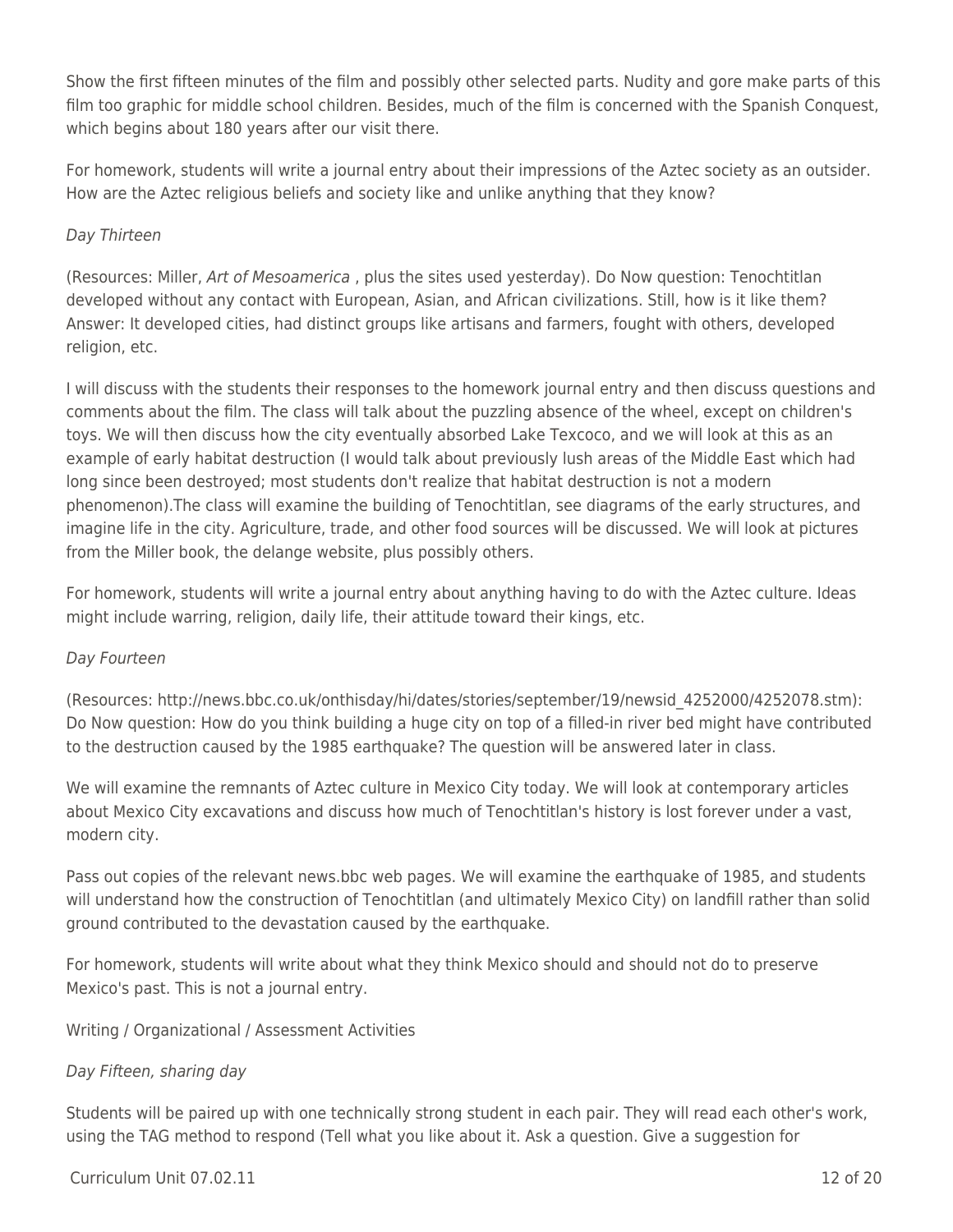improvement). They will spend class time (and homework time) rewriting selected journal entries.

#### Day Sixteen, internet day

Students will use this day in the technology lab to find maps, illustrations, diagrams, and examples of artwork to enhance their journals.

For homework is a final journal entry. Students will select and answer one of these questions. It is dues on day eighteen with the rest of the journal:

1 What did you learn about the way people behave in a crisis?

2 How was life in the fourteenth century harder and/or easier than it is today? 3 How have your feelings about religions changed, and what have you learned about religion? If your feelings haven't changed, or if you feel you did not learn a lot, do not answer this question. 4 You did not get much hard information to answer this question, but write about what you imagine you as a teenager might have done to entertain yourself in each of your four main travel stops. How is this like and unlike your present forms of entertainment?

#### Day Seventeen, posttest

Students will retake the same test they took during day one of the unit, including indicating city and country locations on maps. In addition, they will answer several open ended questions about their destinations and be able to connect the information to modern times.

#### Day Eighteen

Journals and essays are due as a package. Class will fill out a questionnaire describing what they liked best and least, what they'd like to learn more about, etc. I will use this information to add or adjust materials for the next time the unit is taught.

# **Summary of Student Journal and Project Requirements**

Initial materials given: plain and yellow paper, folders, fact sheet blanks for Mecca, China, London, and Tenochtitlan. These four sheets will be included in the journal.

Contents of student journal:

1 - Cover with four drawings, one representing each of the four major destinations.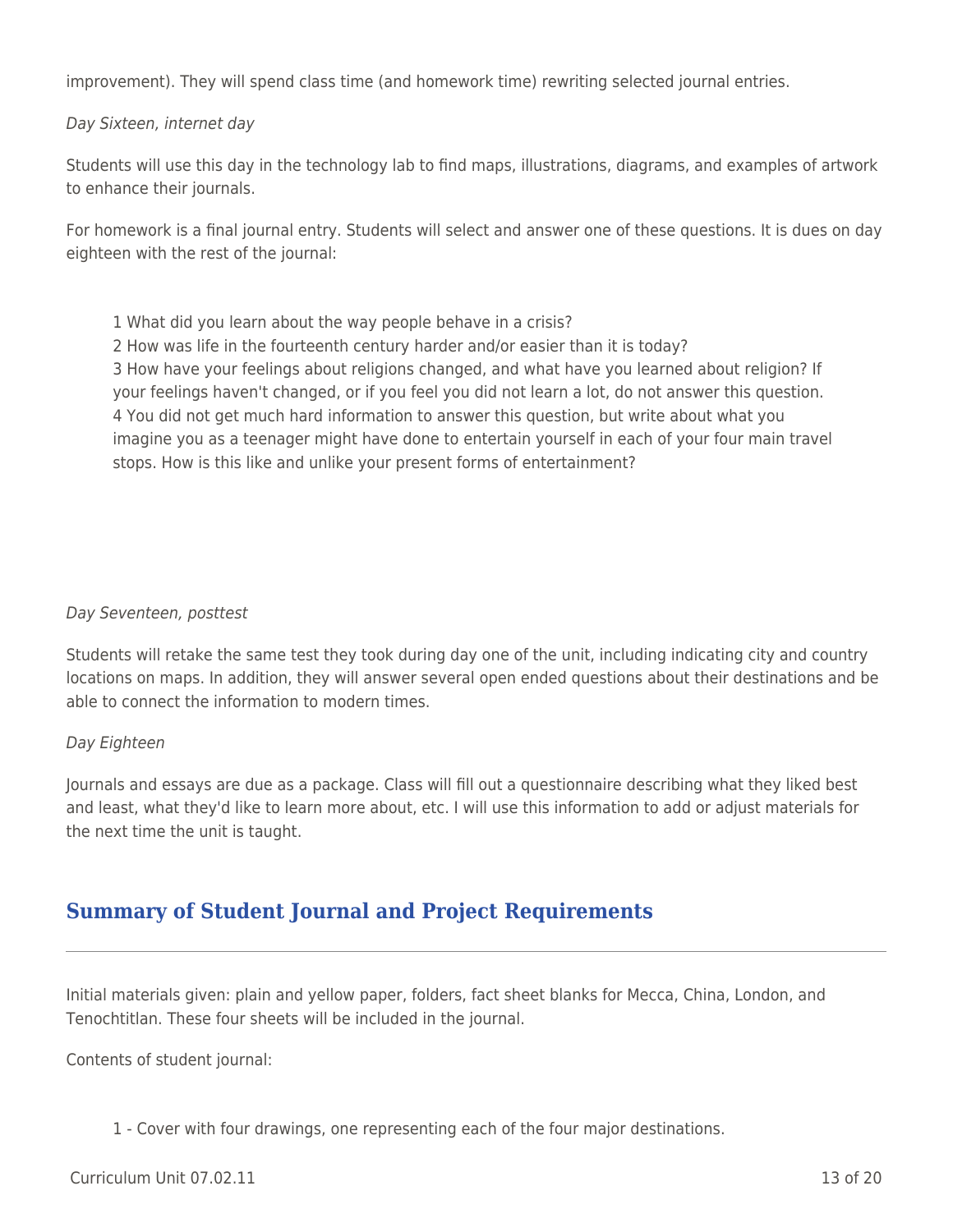- 2 List of backpack contents.
- 3 Entry: Life on a caravan (day 2)
- 4 Map: Ibn Battuta's travels from Tunisia to Mecca (day 2)
- 5 Entry: the Hajj in 1326 (day 4)
- 6 Entry: What I learned about myself at Mecca (day 5)
- 7 Map: Ibn Battuta's travels through China (Day 6)
- 8 Entry: Write about traveling by sea (day 6)
- 9 Entry: Write about life in China under foreign rule (day 7)
- 10 Entry: Life in London during the plague (day 10)
- 11 Color the map of Tenochtitlan so that it can be part of the journal (day 11)
- 12 Entry: How are Aztec society and religion different from anything that you know? (day 12)
- 13 Entry: Life as a person living in Tenochtitlan. (day 13)
- 14 Entry: Answer one of four questions about your travels (day 16)

Connecting to modern times

- 1 Response to the film, Inside Mecca (day 3)
- 2 Modern day China (day 8)
- 3 Three important things learned from the Black Death film and readings (day 9)
- 4 What do you think Mexico should and should not do in order to preserve the amazing

past of Mexico City? (day 14)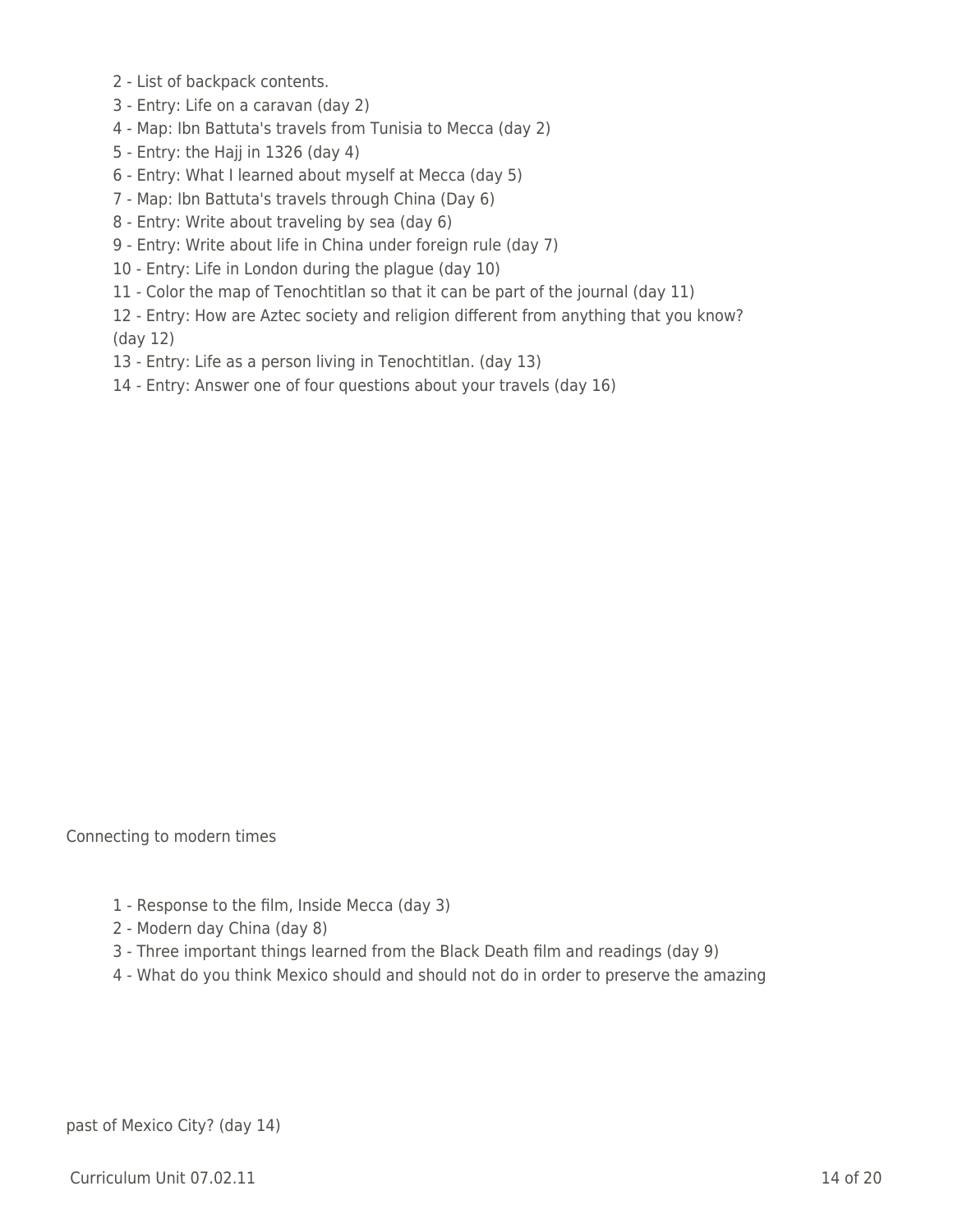**Testing** 

- 1 Pretest, day one.
- 2 Post test, day seventeen.
- 3 Journal due, day eighteen.

# **Implementing District Standards**

This unit was designed to meet several standards of the New Haven Language Arts Curriculum for grades 5-8 and the Social Studies Curriculum for grade 7. Keeping in mind that BRAMS is an arts magnet school, care has also been taken to include art and architecture from the various destinations, and artwork is required as part of the travel journals.

Through completion of this unit, students will meet the following Language Arts objectives:

Standard 1.2: Students will demonstrate strategic reading skills before, during, and after specific reading tasks.

- a.1 Establish a purpose for reading.
- a.2 Use prior knowledge as an introduction to the selection.
- b.4 Use graphic organizers, outlines, and graphic aids.
- c.1 Construct meaning through initial understanding and interpretation.
- c.3 Identify important information, characters, settings, events, relationships, and

points of view.

- c.4 Select and use relevant information in order to summarize.
- c.12 Demonstrate an awareness of values, customs, ethics, and beliefs included in

a selection.

c.13 - Demonstrate comprehension through retelling.

Standard 1.4: Students will demonstrate the previously listed performance standards through a wide variety of reading experiences.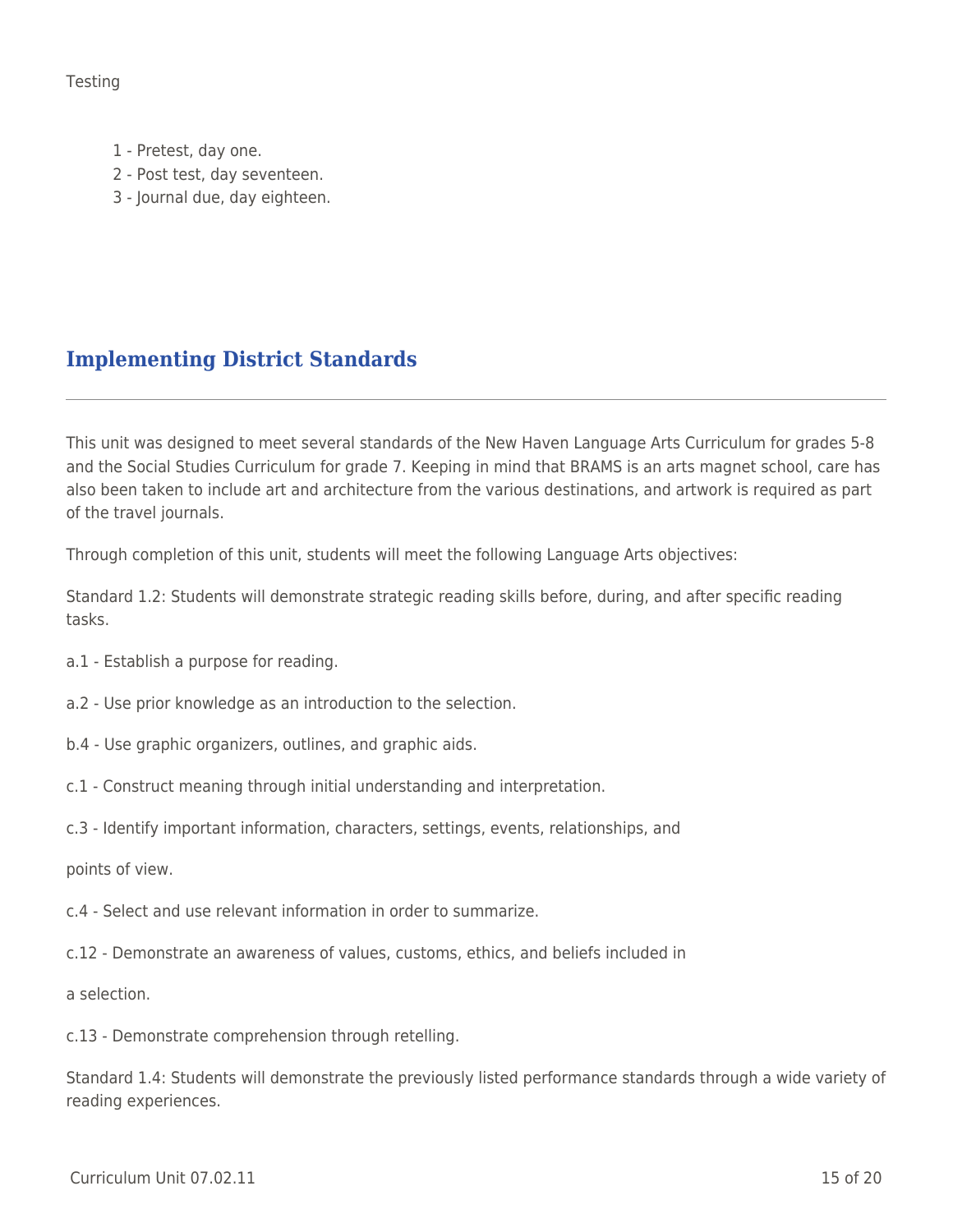a. - Students will complete reading comprehension strategies that demonstrate critical thinking and responding skills.

b. - Students will demonstrate an appreciation for global cultures through visual,

written, auditory, musical, artistic, and technological modes.

In addition, this unit addresses many of the common performance standards for social studies. Through this unit, students will:

1 - Gather historical data from multiple primary and secondary sources.

2 - Explain causes and effects of various events.

3 -Write short narratives and statements presenting historical ideas.

4 - Demonstrate understanding through written, verbal, visual, musical, and/or technological formats.

5 - Watch news shows and documentaries.

6 - Formulate questions and hypotheses from multiple perspectives, using multiple sources.

# **Afterword**

As this unit was nearing completion, I realized that several of the topics might encourage students to do further research on their own. As I talked about this unit with my students, several areas of interest became obvious. Here are the topics that at least some students said they would like to investigate further:

- Ancient navigation
- The possibility of another devastating plague
- Aztec religion and/or study of individual gods
- Food from the New World
- Evidence of ecological destruction in earlier centuries.
- History of clothing (for example, when and where were pants first used?)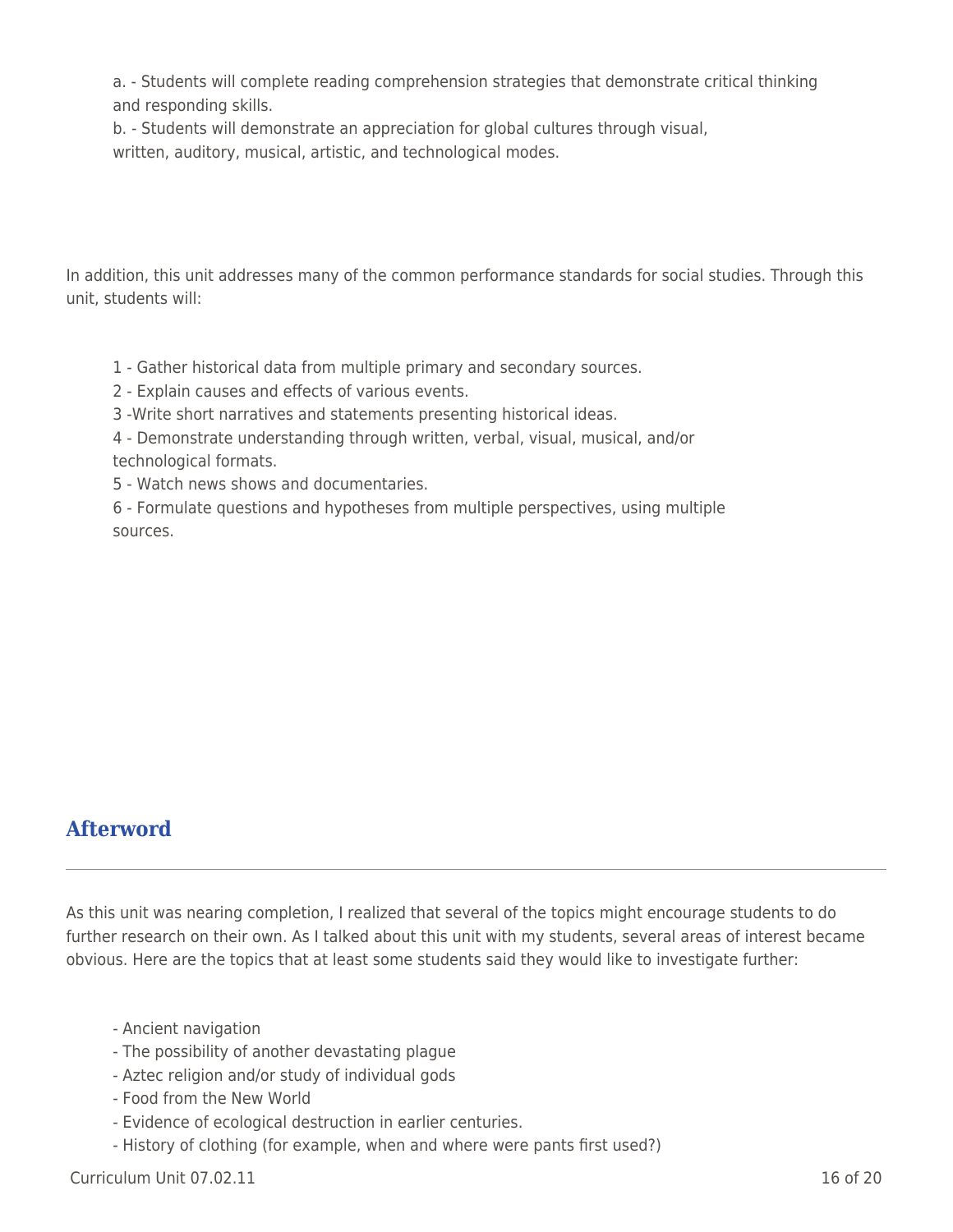- History of early technology (paper, money, writing, guns)

Since a main purpose of education is to open and expand the minds of

students, this unit can hopefully be a doorway to new worlds of exploration. If it is, then I would consider it a success.

# **Annotated Bibliography**

Abercrombie, Thomas J. "Ibn Battuta, Prince of Travelers," National Geographic. National Geographic Society, December, 1991.

A brief but fine overview of the scholar's travels, this article features a clear and excellent map, as well as great pictures of the area. Best of all is a time-lapse photograph of Hajjis circling the Kaaba

Anglin, Jay Pascal, and William J. Hamblin. World History to 1648. New York: Harper Collins Publishers, Inc., 1993.

Very concise summaries and timelines of world civilizations. Information is often superficial, but it's easy to find information about major places, events, and governments very quickly.

Azzam, Abd al-Rahman. Ibn Battuta in the Valley of Doom. London: Hood Hood Books, 1996.

This children's book is an entertaining source to show the travails of travel by caravan. Using it in conjunction with quotes from the Rihla also offers good material for the discussion of writer's craft.

Bierhorst, John. The Mythology of Mexico and Central America. New York: William Morrow and Company, Inc., 1990.

Although I don't directly use material from this book, it is a good of mythology in the Americas and could help students understand the Aztecs.

Dunn, Ross E. The Adventures of Ibn Battuta. Berkeley: University of California Press, 1986.

This book provides an excellent look at the Muslim world in the early fourteenth century, but for quotes from the Rihla other sources are needed.

Durkee, Noura. The Amazing Adventures of Ibn Battuta. Cambridge: Hood Hood Books, 1995.

I used the last few pages relating to Ibn Battuta's travels in China.

 $C$ urriculum Unit 07.02.11  $\qquad \qquad$  17 of 20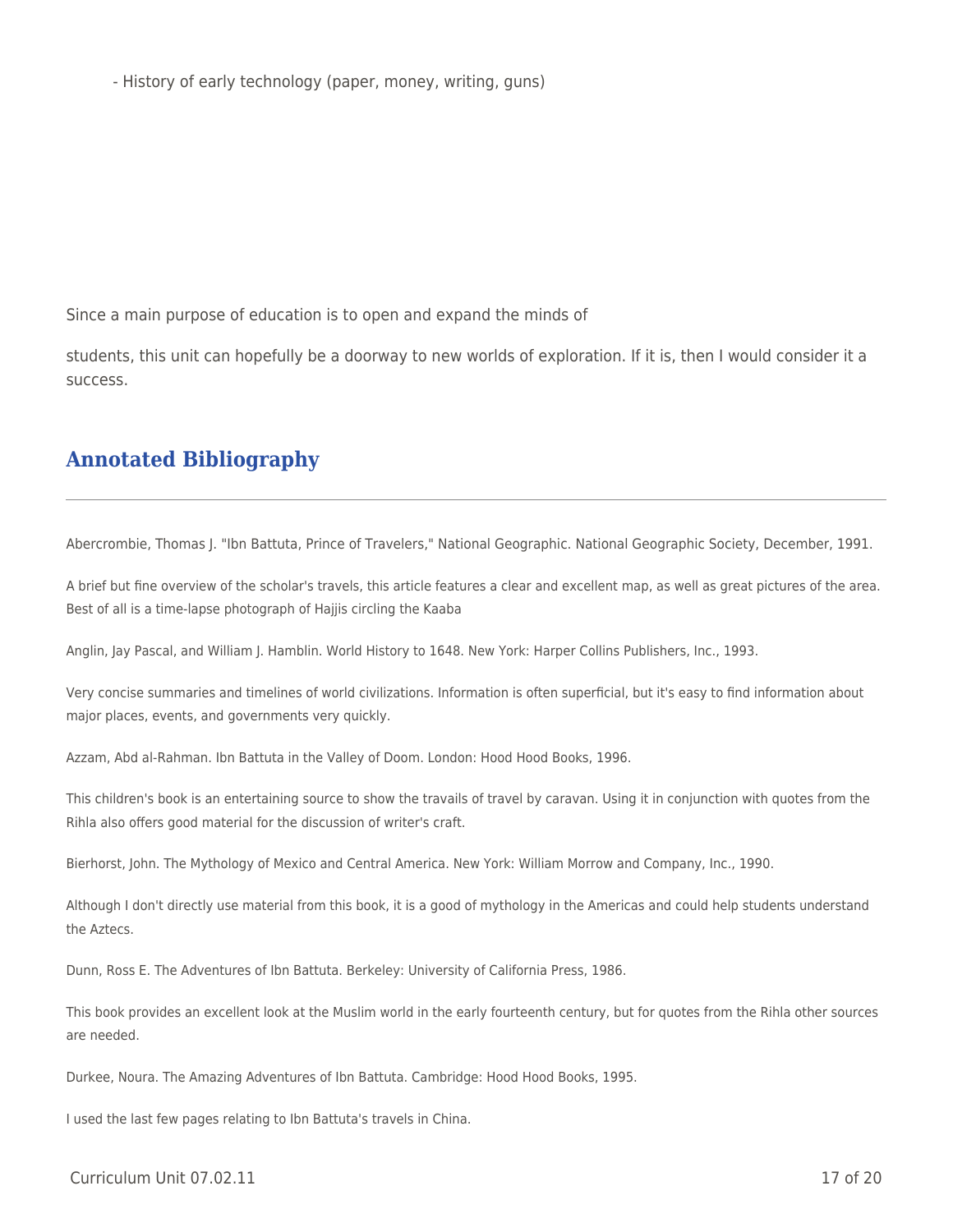Gibb, H. A. R. The Travels of Ibn Battuta, Vol I. New Delhi, India: Munshiram Manoharlal Publishers Pvt. Ltd., 2004.

This book covers Ibn Battuta's first Mecca visit, but not his later travels to China and Damascus.

Gibb, H. A. R. The Travels of Ibn Battuta Vols. I - III. New Delhi, India: Munshiram Manoharlal Publishers Pvt. Ltd., 1999.

This book contains the previously cited volume and it may be hard to find. Quotes were taken from the other two Gibb sources.

Gibb, H. A. R. The Travels of Ibn Battuta, Vol. IV. London: The Hakluyt Society, 1994.

C. F. Beckingham completed this last volume of Ibn Battuta's travels after Gibb's death.

Hansen, Valerie, and Kenneth Curtis. Voyages in World History. Boston: Houghton Mifflin, forthcoming 2009.

This book offers further information on the time period, particularly Kennewick Man and Ibn Battuta.

Mackintosh-Smith, Tim. Travels with a Tangerine. New York: Random House, 2001.

I did not directly use any of the material in this book, but it is a witty, entertaining look at the Muslim world, comparing what Ibn Battuta saw to the world today.

Miller, Mary Ellen. The Art of Mesoamerica. London: Thames and Hudson, 1986.

This is a good collection of artwork, architectural diagrams, and maps of Tenochtitlan and other Aztec cities.

Rumford, James. Traveling Man: The Journey of Ibn Battuta, 1325-1354. Boston: Houghton-Mifflin Co., 2001.

The incredible illustrations in this children's book bring Ibn Battuta to life, though one could question the accuracy of the text. The text is more a series of vignettes of his travel years than a chronological retelling of the Rihla.

Stuart, George e., and Gene S. Stuart, Discovering Man's Past in the Americas. National Geographic Society, 1969.

This book offers concise information about Tenochtitlan, but no useful illustrations.

#### **Websites**

http://www.bookrags.com/Yuan\_Dynasty. This is another brief history of the Yuan Dynasty.

http://www.britishcouncil.org/learnenglish-central-history-mecca-deaths.htm. Brief summaries of four Mecca stampedes in the 1990's, including the one in 1990 which killed 1,425 pilgrims.

http://www.common-place.org/vol-03/no-04/mexico city/. Although much of this site deals with Tenochtitlan after the arrival of the Spanish, it offers an intriguing examination of the Aztec society.

http://www.delange.org/TemMayor/TemMayor.htm. Great photographs of artifacts of Tenochtitlan.

http://www.differentworld.com/mexico/areas/mexico-city/guide-zocalo.htm. This site shows modern day Mexico City atop the ruins of Tenochtitlan.

http://en.wikipedia.org/wiki/Tenochtitlan. This is an easy-to-read site with a lot of information which would interest students in middle

#### $C$ urriculum Unit 07.02.11 18 of 20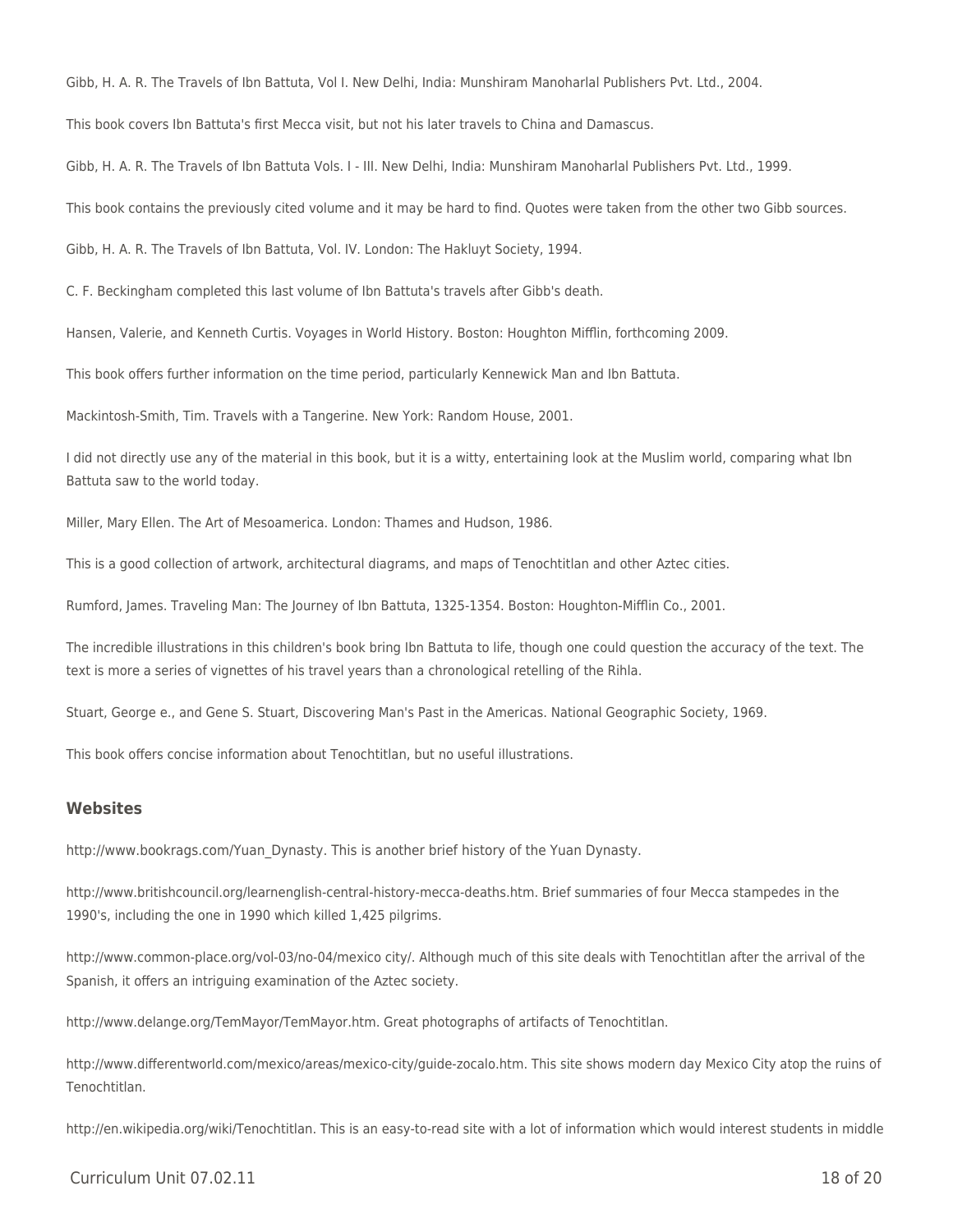school. Still, some editing is necessary.

http://www.famsi.org/research/pohl/pohl\_aztec6.html. Though I discovered this site when this unit was nearly completed, The Foundation for the Advancement of Mesoamerica Studies site is maybe the best single site, containing great illustrations.

http://www.freewebs.com/graham7760/thedarkages.htm. Interesting information about what we know and don't know about sailing ships in the dark ages.

http://geography.about.com/library/blank/blxmiddleeast.htm. This is the blank map of the Middle East for use during

http://historymedren.about.com/library/weekly/aapmaps4.htm. This site has a good colored map and a brief description of the routes by which Black Death spread through Europe.

http://historymedren.about.com/od/theblackdeath/a/death defined.htm. This site, with many links to specific topics, is a good overview of the Black Plague. The site can be very graphic; you might want to extract information from it rather than let students freely search the site.

http://www.humanities-interactive.org/splendors/ex048\_08e.html. Black and white map of Tenochtitlan for coloring.

http://www.insecta-inspecta.com/fleas/bdeath. This site gives Black Death information written to be easily understood by middle school students.

http://www.kyrene.org/schools/brisas/sunda/arthistory/china.htm. A brief but useful summary of Chinese art.

http://www.medieval-life.net/black-death.htm. A brief overview of life in the middle ages.

http://www.mexicocity.com.mx/history1.html. This offers a brief history of Tenochtitlan.

http://milnet.com/mid-east-news/Religious-Differences-Sunnivs-Shiite.html. The extremely pro-Us military site is not remotely objective; it does, nevertheless, explain the Sunni/Shiite conflict well, and it explains how the Mideast countries break down politically.

http://www.mnh.si.edu/arctic/html/kennewick man.html. This site offers basic information and photographs of Kennewick man.

http://www.mnsu.edu/emuseum/prehistory/china/later\_imperial\_china/yuan.html. This is a concise, easily readable summary of the Yuan Dynasty.

http://news.bbc.co.uk/onthisday/hi/dates/stories/september/19/newsid\_4252000/4252078.stm. Here is a good BBC summary of the 1985 earthquake which devastated Mexico City.

http://novaonline.nv.cc.va.us/eli/evans/his135/EXAMS/map\_printable.html. Use this site to obtain blank maps of the world for preand post-tests.

http://www.orientalarchitecture.com/beijing/azureindex.htm. This site offers a wide range of Chinese architectural photos.

http://www.pbs.org/wgbh/nova/sultan/archeology2.html. This site gives information about the excavation of a Yuan wreck found off the coast of South Korea.

http://www.state.gov/r/pa/ei/bgn/18902.htm. This U.S. Department of State seventeen page summary has all you need to know about modern China for the unit.

#### $C$ urriculum Unit 07.02.11 19 of 20